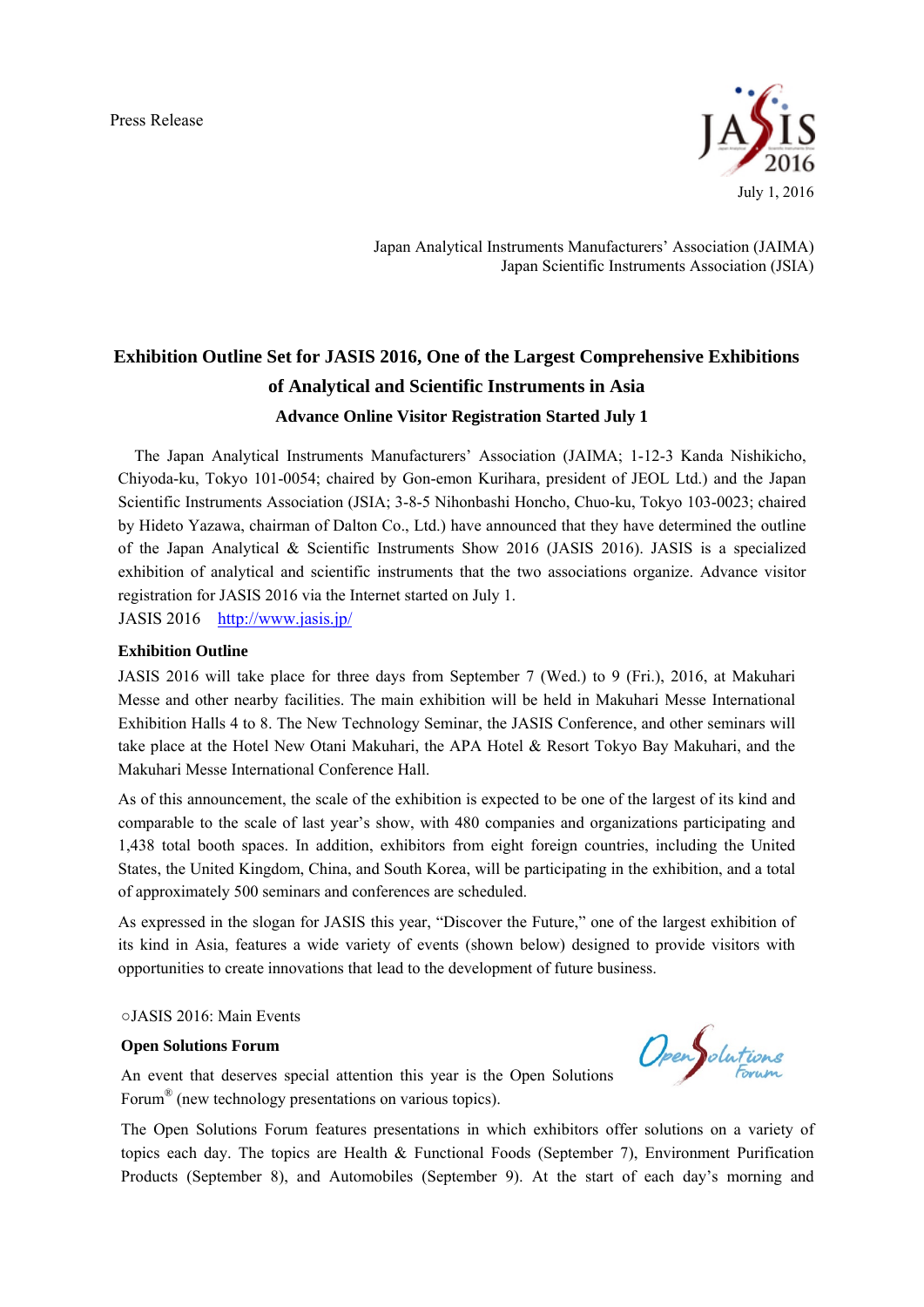afternoon sessions noted experts in advanced research in each field are schedule to deliver keynote lectures. Over the three-day duration of the exhibition a total of six keynote lectures and 18 corporate presentations are scheduled.

## **Life Science Innovation Zone**

The Life Science Innovation Zone, which is an expansion upon the Advanced Diagnostics Innovation Zone special event that has been held since 2013, will be a featured part of the exhibition. It has been expanded to include topics such as next-generation health care, preventative medicine, advanced drug discovery, advanced diagnostics, cell/regenerative medicine, food science, and IT on the over-arching theme of "Analytical Solutions that Point the Way to Next-Generation Health Care and Advanced Drug Discovery." Occupying a total area of 1,800 square meters, the venue will feature 25 keynote lectures by noted experts from both Japan and abroad as well as 41 exhibitions and presentations by 55 organizations.

In addition, at the Makuhari Messe International Conference Hall next to the exhibition venue, there will be a conference program that is related to this zone. Through the Life Science Innovation Zone, JASIS provides industry support for the purpose of business expansion in Japan's most recent issue "nextgeneration health care."

## **Science Seminar: "Changing Blue"**

## **September 8 (Thu.), 1 p.m. to 2:30 p.m.**

## **International Conference Room, Makuhari Messe International Conference Hall 2F**

Naohiko Okouchi of the Japan Agency for Marine-Earth Science and Technology will discuss the disappearance of enormous ice sheets and other climate-related mysteries in a talk entitled, "Changing Blue: The Mechanism of Climate Change as Viewed from the Deep-Sea Floor."

http://www.jasis.jp/seminar/science.html

# **Japanese Pharmacopoeia Seminar: "Latest Information about the 17th Edition of the Japanese Pharmacopoeia"**

## **September 9 (Fri.), 2 p.m. to 3:40 p.m.**

## **International Conference Room, Makuhari Messe International Conference Hall 2F**

Rieko Saito of the Pharmaceutical and Medical Devices Agency and Chikako Yomota of the Pharmaceuticals and Medical Device Regulatory Science Society of Japan will discuss the latest information on the latest state of the 17th Edition of the Japanese Pharmacopoeia.

http://www.jasis.jp/seminar/pharmacopoeia.html

## **Presentations on New Technologies**

Over 350 presentations by JASIS exhibitors will be conducted in seminar form. The seminars will include a wide variety of subject matter, from the latest technologies to know-how designed to improve analytical accuracy. As one of the largest-scale events of its kind anywhere in the world, this unique feature of JASIS is a must-see for those in the industry.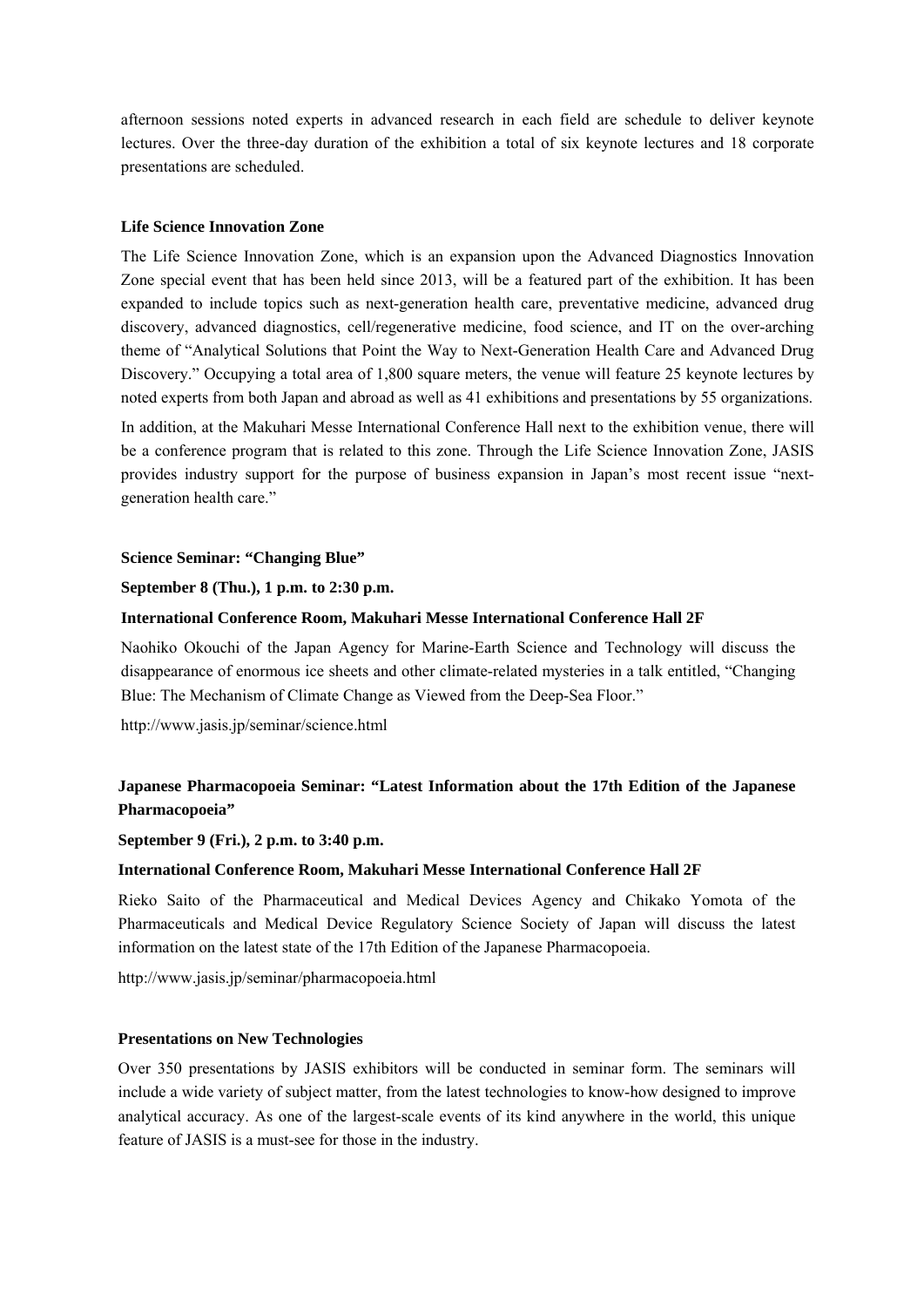## **JASIS Conference**

The JASIS Conference will take place concurrently with the exhibition, and feature 50 sessions by 28 organizations, which is similar to the size of last year's Conferences. The Conference will start on September 6, one day earlier than the exhibition, and will be held for four days. The extensive program for the international conference sessions will include a U.S. symposium, the Royal Society of Chemistry (RSC) Tokyo International Conference, a China forum, a South Korea forum, a South Korea symposium, and an Asia Technical Forum. The lineup also includes the popular JAIMA seminars (11 seminars in total) and JSIA seminars.

Conference and seminar overview: http://www.jasis.jp/seminar/jasis.html Schedule: http://www.jasis.jp/seminar/jasis-program.html

Note: The latest details and updates will be provided on the JASIS website.

## **Analytical and Scientific Instruments Heritage (5th Certification Ceremony) Exhibition and Awards Ceremony**

The Analytical and Scientific Instruments Heritage Certification Ceremony was initiated in 2012 at the 1st JASIS, making this year the 5th year it will be held. Along with marking its 5th year, 2016 is also the final year of the Ceremony, as its activities will be temporarily suspended after this year's event. However, at this year's ceremony the focus is on the products that will receive certification. Many of the certified products will be on display at the JASIS venue and an awards ceremony is also planned.

## **Japan Chemical Industry Association (JCIA) Seminar**

The theme of the seminar planned and conducted by the Japan Chemical Industry Association (JCIA) as part of the JASIS Conferences is "Basic Knowledge on the Scientific Instruments Industry." Two seminars on this topic will be held: 1. Environmental Analysis and 2. Foods & Pharmaceutical Analysis.

## **Science Stage**

In addition to the annual "Introduction to Simple Scientific Instruments" and the "Scientific Experiment Show," this year "Science Stage" will make its debut. The Introduction to Simple Scientific Instruments is a basic introductory lecture on scientific instruments for young researchers, corporate sales representatives, and newly hired employees of manufacturers. This year it will be held over a two-day period on September 7 and 8 and will cover atmospheric environment measuring instruments as well as instruments designed to measure color differences, coating and membrane thickness, moisture, and other factors. The Scientific Experiment Show is an event that includes experiments. It will be held by the Japan Science Foundation/Science Museum on September 9. The theme this year is "Air and Static Electricity."

# **Kagaku Bunseki Kiki Souran 2016 (2016 Overview of Scientific and Analytical Instruments; printed and CD-ROM editions) and the Bunseki Kiki no Tebiki (Analytical Instrument Handbook)**

These materials will be distributed free-of-charge at a special section at the event site (while supplies last).

As can be seen from the above, JASIS has an abundance of highlights. We also provide the following tools designed to assist visitors: